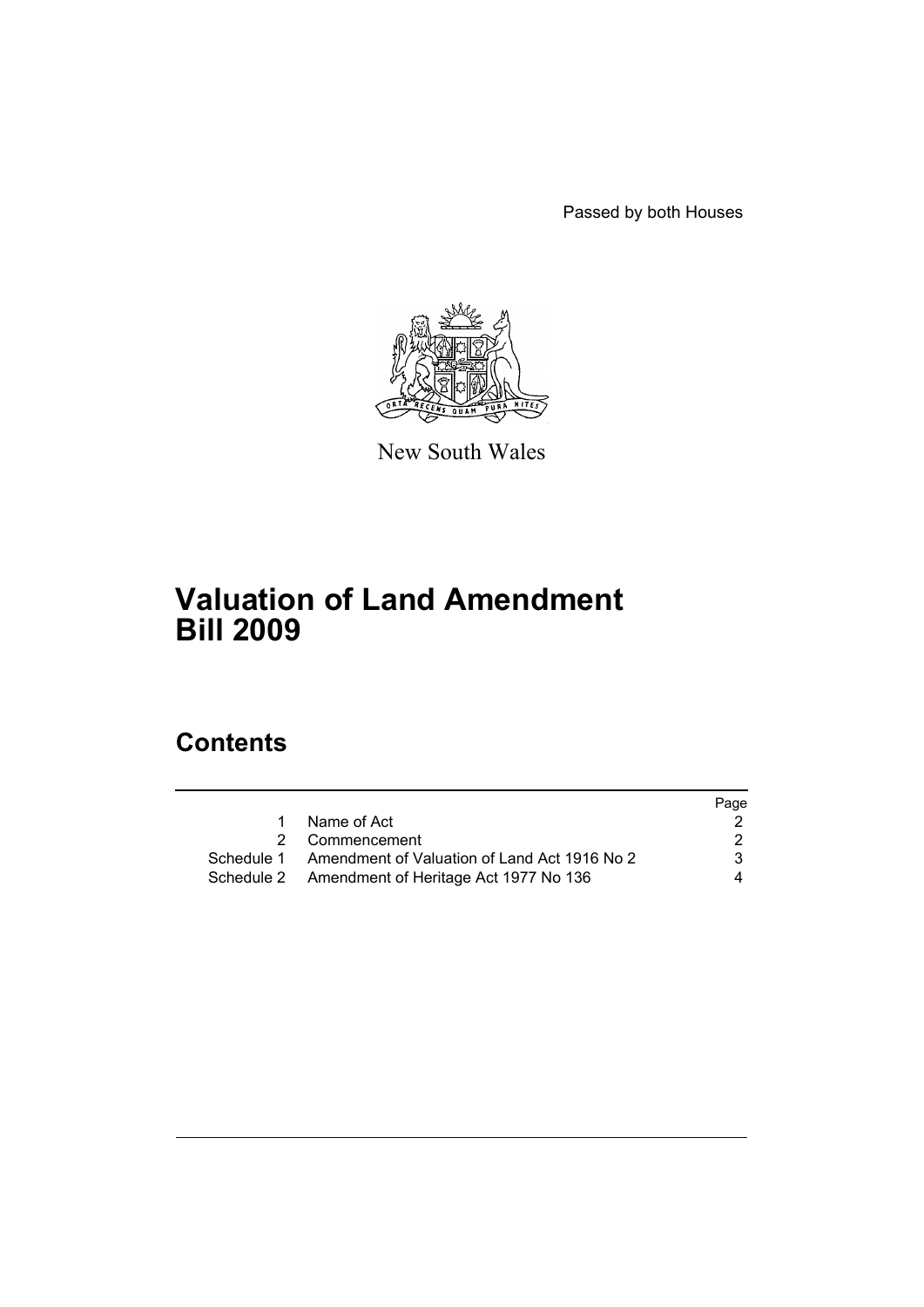*I certify that this PUBLIC BILL, which originated in the LEGISLATIVE COUNCIL, has finally passed the LEGISLATIVE COUNCIL and the LEGISLATIVE ASSEMBLY of NEW SOUTH WALES.*

*Legislative Council 2009* *Clerk of the Parliaments*



New South Wales

# **Valuation of Land Amendment Bill 2009**

Act No , 2009

An Act to amend the *Valuation of Land Act 1916* relating to the valuation of heritage restricted land; and to make a similar amendment to the *Heritage Act 1977*.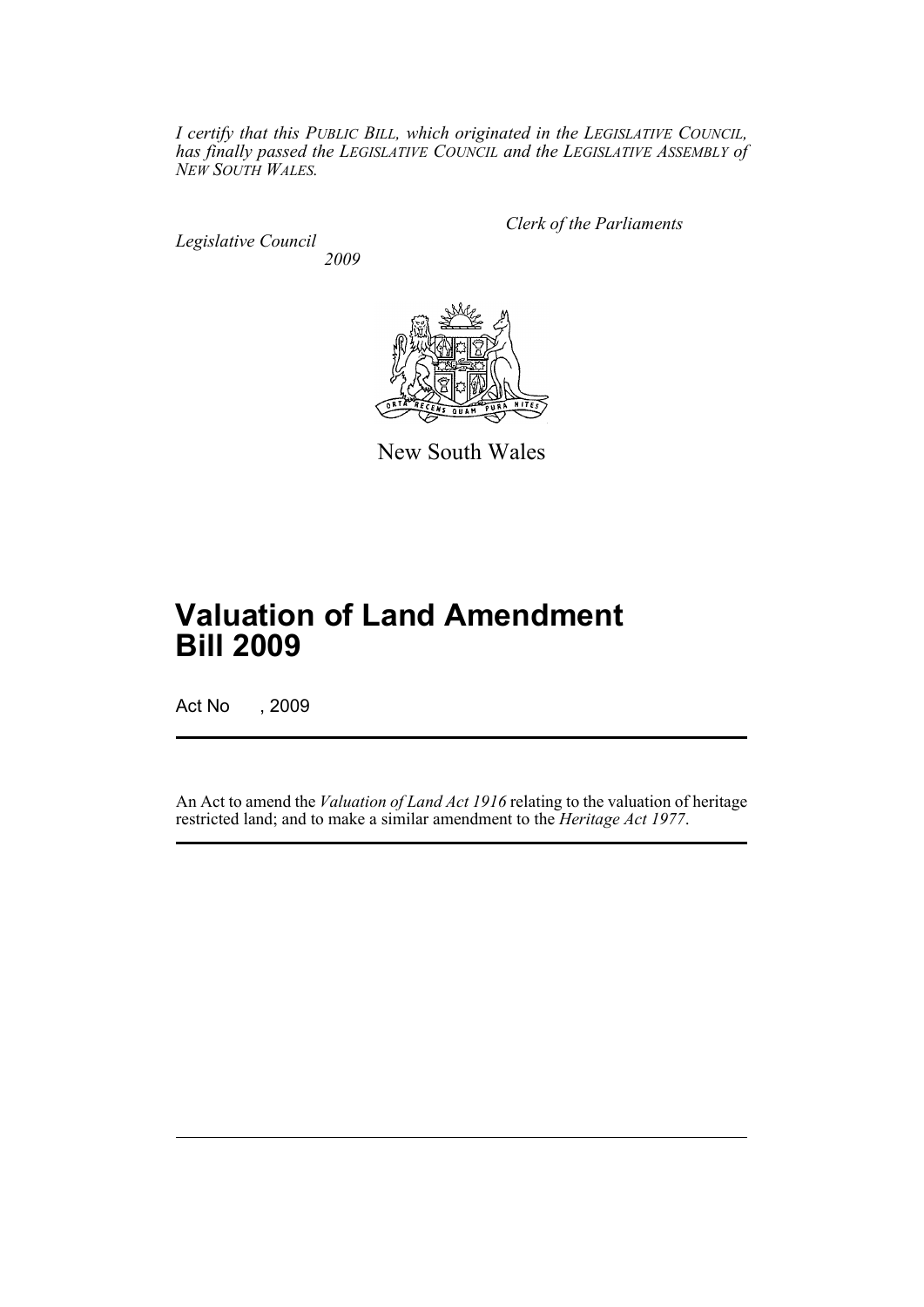## <span id="page-2-0"></span>**The Legislature of New South Wales enacts:**

### **1 Name of Act**

This Act is the *Valuation of Land Amendment Act 2009*.

### <span id="page-2-1"></span>**2 Commencement**

This Act commences on the date of assent to this Act.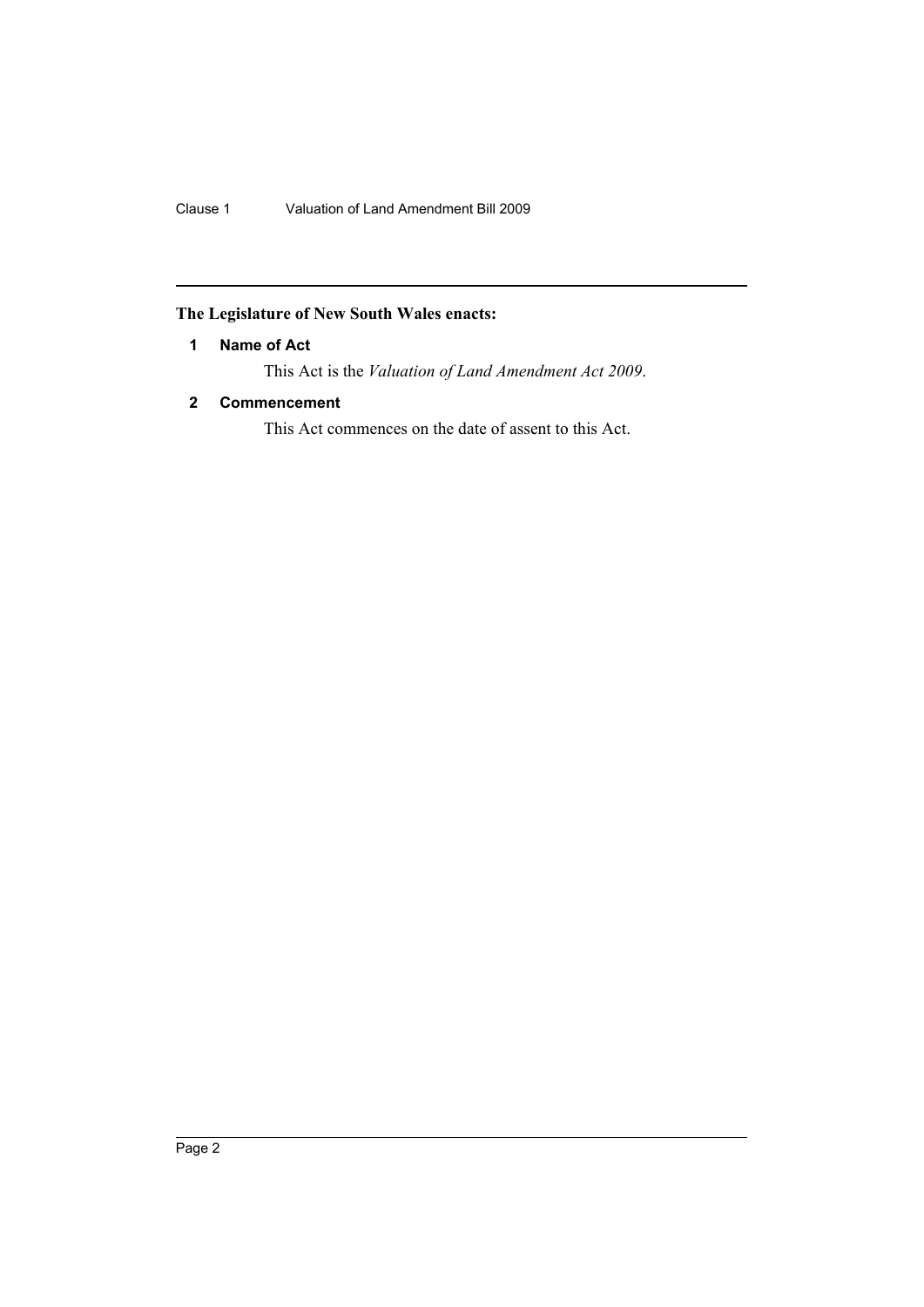Valuation of Land Amendment Bill 2009

Amendment of Valuation of Land Act 1916 No 2 Schedule 1

## <span id="page-3-0"></span>**Schedule 1 Amendment of Valuation of Land Act 1916 No 2**

#### **[1] Section 14G Valuation subject to heritage restrictions under EPI**

Insert after section 14G (1) (b):

(b1) that all improvements referred to in paragraph (b) on that land are new (without any deduction being made because of their actual condition),

#### **[2] Schedule 2 Savings, transitional and other provisions**

Insert at the end of clause 1 (1):

*Valuation of Land Amendment Act 2009*

## **[3] Schedule 2, Part 6**

Insert after Part 5 of Schedule 2:

## **Part 6 Provisions consequent on enactment of Valuation of Land Amendment Act 2009**

#### **18 Operation of amendments**

- (1) The amendments made to section 14G of this Act, and to section 123 of the *Heritage Act 1977*, by the *Valuation of Land Amendment Act 2009* are taken to have applied, and always to have applied, to any land valuation made before the commencement of this clause.
- (2) Subclause (1) does not affect any decision made by a court before the commencement of this clause.